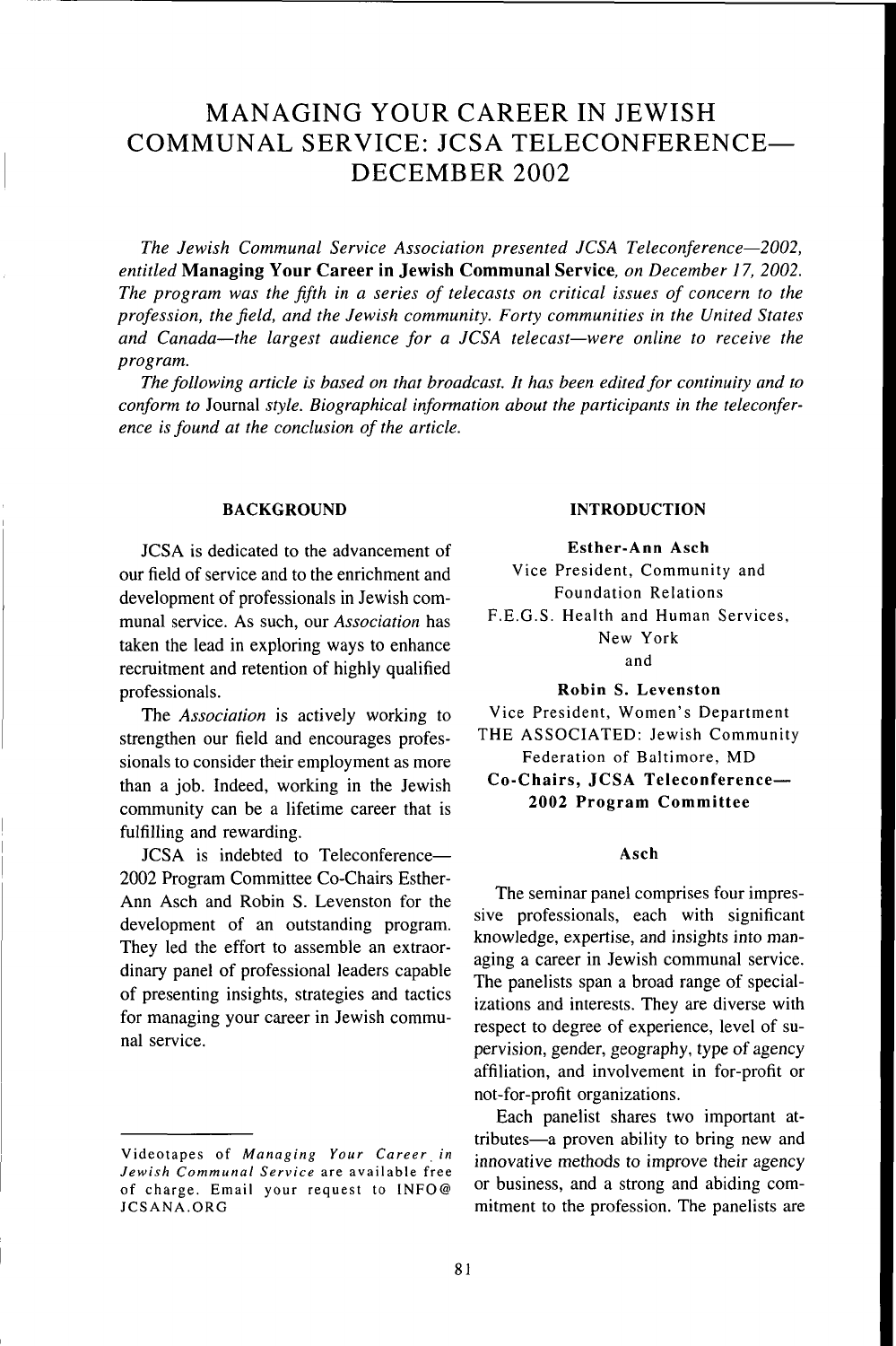# **Robin S. Axelrod,** Cindy Chazan, **David E. Edell, and Alfred P. Miller.**

# Levenston

Four major thematic areas of interest and concern emerged from our pre-telecast research, which included many interviews with colleagues in local communities: (1) professional development and supervision, (2) mentoring and career advocacy, (3) attributes that CEOs look for when recruiting staff, and (4) what factors encourage a lifetime career in Jewish communal service. Our program has been designed to respond to these interests and concerns.

To begin, our panelists will describe a critical career choice or "defining moment" that helped bring them to where they currently are in their careers.

# A DEFINING MOMENT

David E. Edell President and Co-Founder DRG, Inc., New York

Following my junior year in Israel, I knew that I wanted to pursue a career of being an executive in the Jewish community. I grew up in a home where my father and brother were federation executives, and I was not naive about the challenges of the field. My first job in Jewish communal service was as the Director of Leadership Development at UJA-Federation of New York. To this day, I remember it as one of the most satisfying and exciting positions possible. However in the organization's structure, it was placed within the campaign department, and my supervisors were all senior fundraising executives. I learned quickly that I was being "pigeonholed" and perceived to be a "campaigner." Although my interests and programs covered the entire spectrum of federation activities, my career options seemed only to be in the fundraising arena. I needed to find a way to broaden my networks, relationships, visibility, and learning. I did so by consciously seeking opportunities to work with colleagues in all of the other areas of the federation's operation. I built relationships and wonderful friendships with those in the planning and allocations departments, as well as with the leaders of the network of agencies. I also pursued opportunities with AJCOP and the-then CJCS (now JCSA) where I met and worked with peers and leaders from other fields of service. It was a conscious decision and strategy to manage my career options.

After a wonderful twelve years at UJA-Federation, I reached a second "defining moment" when the "fundraiser" label, coupled with my desire to stay in the New York area, limited my options. I wanted to serve the Jewish community and have an impact. I knew how acute the personnel crisis had become in the 1980s and chose to focus on that issue. I made the difficult decision to create an independent, entrepreneurial vehicle, DRG, Inc., that has become a national executive recruitment and consulting firm working exclusively with nonprofit and Jewish community organizations. I could not have built DRG without the many relationships that I had forged with federation and agency colleagues in New York and across the country. They provided me both the networks and credibility that I needed to succeed as a recruiter and consultant.

The "defining moments" were about choices that I made to try to manage my career options. A good strategy, hard work, the support from family and colleagues and luck all combined to help me achieve my goals thus far.

# Cindy Chazan Director, Alumni and Community Development The Wexner Foundation, New York

I grew up in Montreal in a family committed to Judaism and Zionism. I was a product of Jewish day schools, summer camps, and youth groups. From the time I was a teenager, I knew I would work in the Jewish community.

I left Montreal in 1972 to attend the then-fledgling Hornstein Program in Jewish Communal Service at Brandeis Univer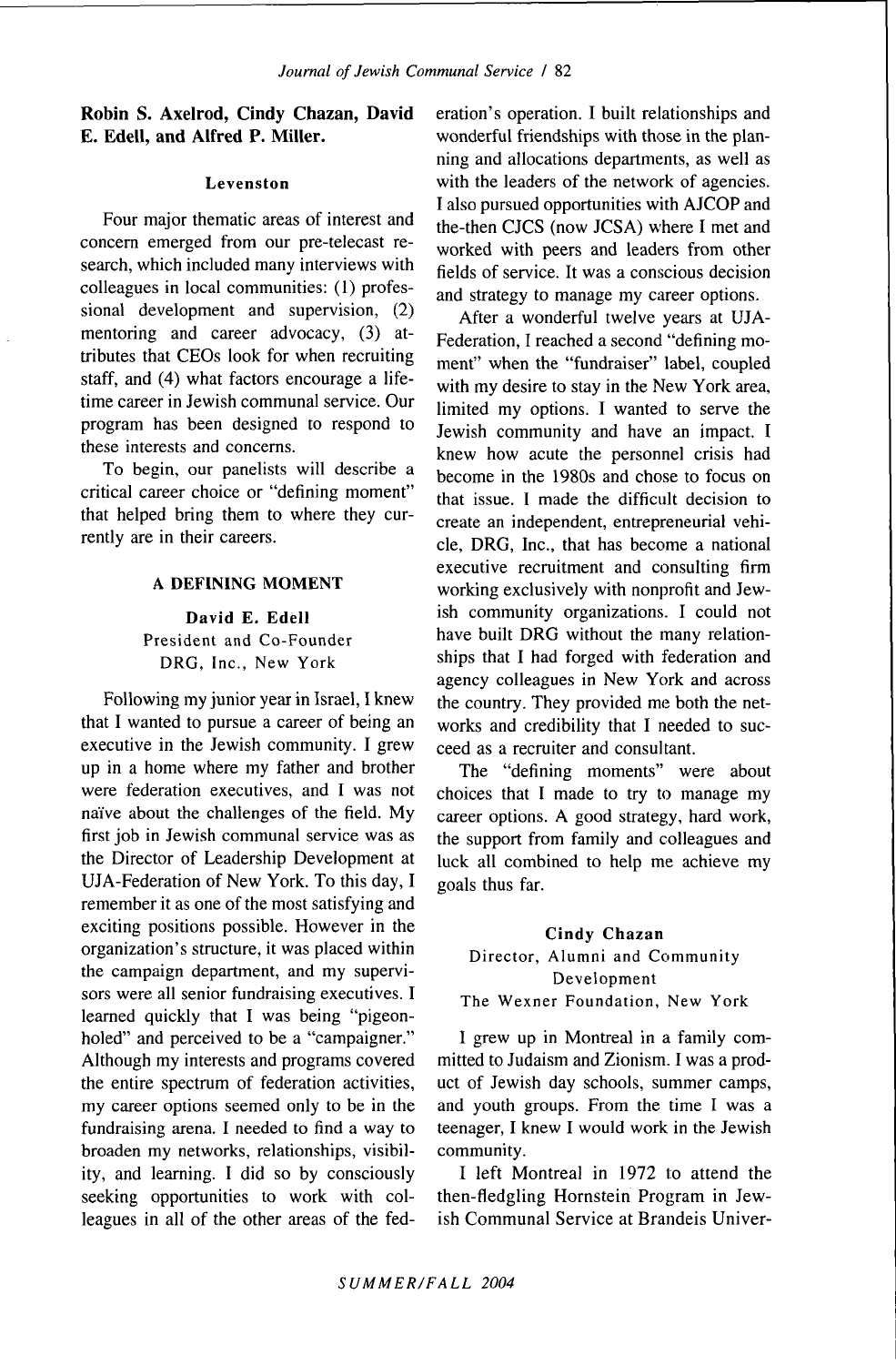sity. Upon graduation, I returned to Montreal and began my career: first in the Jewish Community Center field for twelve years; then in federations for thirteen years; and now in the world of foundations for the past four years.

Single until my mid-thirties, I moved from Canada to the United States, from Montreal to New York, and then to Hartford, CT—all part of the then-prescribed formula for professional advancement in our field. And I made these job and community changes with a sense of adventure and excitement.

I began my career at a time when there were few women role models, and those women who had succeeded never married or had children. It made me question if I could realize both of my dreams—to be a professional leader and to be a wife and mother.

I did have several exceptional male mentors and role models as colleagues, supervisors, and volunteer leaders. They made me feel that no professional goal was beyond my reach and were supportive when I moved on to my next job. I never felt the "old-boys network" was a barrier, and in fact, I always felt included, motivated, and encouraged by these men.

I married in my mid-thirties and began my new life living in New York and commuting to Hartford every weekend for a year. There were no challenging positions for me in Hartford, and I was unable to give up my job in New York with the Jewish Welfare Board (now Jewish Community Centers Association). I then came to my most selfdefining moment. I needed time with my husband and to create a home. I could never have a child if I continued this lifestyle. I had to make a very difficult decision and tough choices.

I decided to leave my national agency job in New York, and assumed the number-two position at the Jewish Federation of Greater Hartford—a safe position that I assumed could be the last of my career. Friends, mentors and colleagues told me that the move would certainly derail me from the professional fast track I had been on, and would likely end any ambition I had to become an executive director and professional leader, I accepted these consequences, while knowing that male colleagues seldom had to make such a choice. Nonetheless, I knew I had made the right choice for me.

Three years later, my husband and I were blessed with a son. Two years later, I was offered and accepted the position of Executive Director of the Hartford Federation, following an extensive search by the Federation's Search Committee. I now had the professional opportunity I thought could never be mine.

My career has been one of weighing trade-offs—speeding up at times, slowing down at other times. Sometimes the choices were mine to make, other times they were not. Some opportunities felt right, and others had "danger" written all over them. But I regret none, and for better or worse, I was fortunate to have been able to choose.

# Alfred P. Miller

# Chief Executive Officer F.E.G.S. Health and Human Services System, New York

My defining moment came when a mentor taught me to see the world in a macro vision, rather than in a micro view. He explained that by making systemic changes, one could positively affect many more people than through the more traditional "one person at a time" approach to problems. This new understanding encouraged me to move my career toward administration and executive leadership, rather than as a practitioner and counselor.

The turning point in my career was the desire to effect change on the larger canvas of life by influencing the fundamental systems and networks of communal service—in my agency, the local community, the nation, and internationally.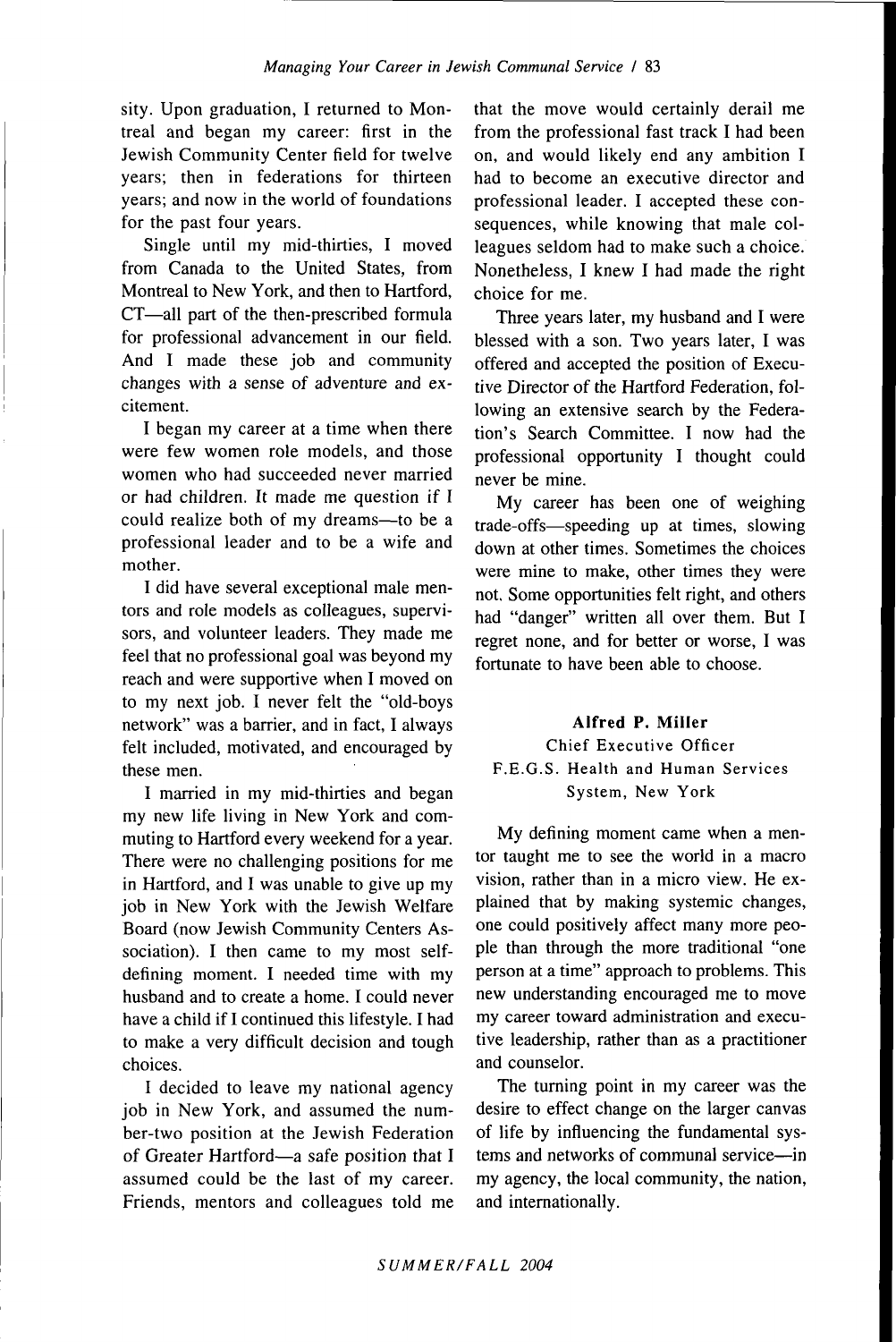**Robin S. Axelrod** Director, Sol Drachler Program in Jewish Communal Leadership University of Michigan School of Social Work Ann Arbor, MI

The Jewish community was very small and not well organized where I grew up in East Lansing, Michigan, so I had no early knowledge of federations or Jewish centers. However, my parents instilled in me a strong sense of Jewish pride and identity, and I was very involved in Young Judaea, a Zionist Jewish youth group.

Several years ago, the Wexner Foundation reviewed the background of applicants who had applied for a Wexner Graduate Fellowship. They found that there were two tracks that led applicants to the field of Jewish communal service. There were those who were "groomed" for the field, and those who "bloomed" into the field.

Those who were groomed had significant, early exposure and involvement in the Jewish community. Those who bloomed had little involvement, but experienced some form of transformation or realization that led them to our field. I came to understand that I had been groomed for work in the Jewish community. It was, and is, who I am. However, that realization came to me a bit later in life.

I earned a BA with a major in Judaic Studies at the University of Michigan in the mid-1980s. I had no real sense at that time of what a career in the Jewish community might be, other than as a rabbi or director of a religious school. I did not know any female rabbis, and heading a religious school was not of interest to me. So I did what many of my friends and colleagues were doing—I went to law school.

Although I received a law degree, I knew early on that a career in law was not for me. I wanted to do that for which I was groomed ...work in the Jewish community. With the support and encouragement of my incredible spouse, and despite raising two young children, I returned to school to prepare for a career in Jewish communal service.

This was my best decision and highest risk-taking...and I have absolutely no regrets.

## Levenston

We certainly have a dynamic panel with varied backgrounds and entry points into our field...colleagues who have been presented with critical challenges and difficult decisions along their individual career paths. We will now ask the panelists to comment on how to secure the tools needed for good professional supervision.

# PROFESSIONAL SUPERVISION

# Axelrod

A supervisee must be assertive in order to get the professional supervision she or he needs and deserves. When negotiating for a position, you should include regularized supervisory time as part of your agreement, and continue to negotiate for such quality time after employment begins.

You need to have "sacred time" with your supervisor...time set aside on a regular basis when you and your supervisor are alone, and without interruptions or distractions. The time should involve a discussion of what is professionally pertinent and important, with clear boundaries between what is appropriate professionally and personally.

You have a critical role to play as a supervisee. You should know not only what your goals and objectives are with regard to what you want from supervision but also what the supervisor's goals and objectives are for the session. You should recognize that time is a precious commodity, and you should be fully prepared for each session. It is helpful to bring an agenda to the session and to email your supervisor in advance about any particularly difficult issues you want to discuss. In that way, the supervisor can give some thought to the matter before the session.

Make certain that you are on the supervisor's "radar screen." Make your supervisor aware of what is working well for you and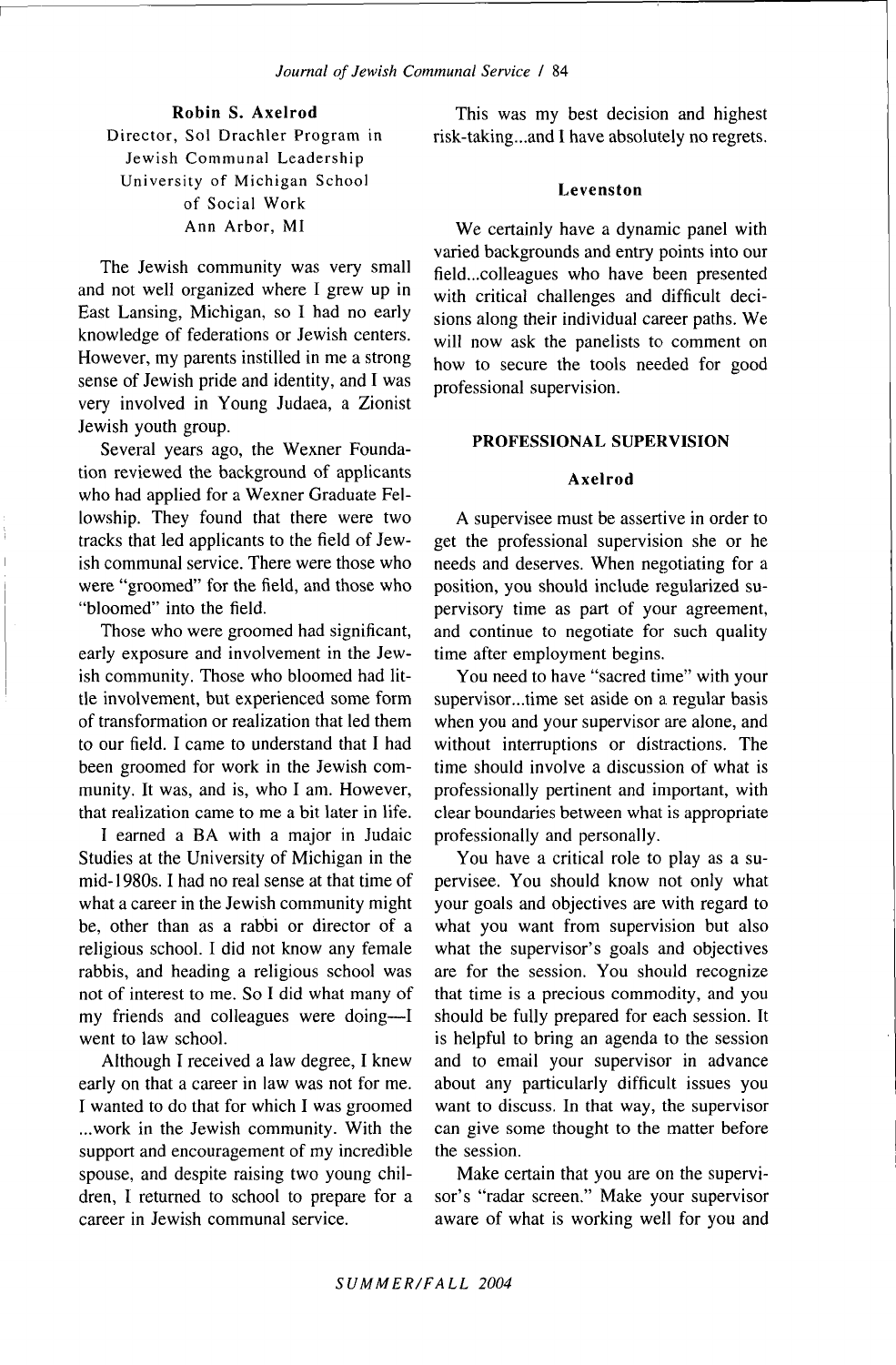what challenges you face that require working together.

The following is a list of the **Top Ten 'Yes's and 'No's' of Supervision\***

10—A supervisor should not respond to interruptions during the session, except in a dire emergency.

9—Clear and professional boundaries should be established between supervisor and supervisee.

8—Do not gossip about other employees.

7—Bifurcate supervisory issues into what is on your immediate work agenda and those issues or matters that are more longrange and philosophical. Both are important to the growth and development of the supervisor and the supervisee,

6—Both supervisor and supervisee should bring issues for discussion. The supervisory process should be viewed as a codependent enterprise.

5—A supervisee should occasionally ask, "What tasks should I undertake, and which skills should I hone that will enhance my future professional development?"

4—Regular supervisory sessions should be agreed to mutually. A weekly or bimonthly schedule seems to work well for most people.

3—A supervisee should be humble, but also "manage up." A supervisor can learn from a supervisee's assertiveness and risktaking.

2—A supervisee should request future portfolio assignments and be able to make the case for being able to staff the assignment.

1—The most important rule for a supervisee is that it is helpful to find outside mentors, regardless of how nourishing your in-house supervision may be.

## **Levenston**

What can you do if you do not have a good supervisor? How do you tactfully "manage up" so as to receive better supervision, without jeopardizing your position in the agency?

#### **Miller**

All supervision does not have to come from one's own supervisor. Networking and belonging to 'professional associations such as JSCA are extremely important. You can meet, interact with and learn from colleagues who are at various points in their professional careers—entry-level practitioners, supervisors, managers, and even CEOs.

Attending professional association conferences is particularly helpful. In that setting, 'rank' tends to disappear, and people talk to each other as individuals. You can easily ask questions and learn not only what is right for your agency but also how the process works elsewhere. The insights gained can then be shared with others in your agency. In fact, sharing these new ideas with your own supervisor can help put you on his or her 'radar screen.'

I believe that some executives are uncomfortable with the supervisory role, and that most do a very inadequate job. In order for you to get as much as possible from supervision, you need to help make your supervisor aware of what you need from him or her. You may even have to find the sources and resources and prepare the materials for your supervision.

#### **Edell**

There are some additional things that you can do to get as much as possible even from poor supervision. Find one or two things you can get from your supervisor. There are unique pieces of agency history, wisdom, and 'street experience' that you can acquire—even from a poor supervisor—that may be valuable to you. Be open-minded and willing to learn. And when something does

<sup>\*</sup>Adapted from teaching materials from David Contorer, Director of Major Gifts of the Jewish Federation of Metropolitan Detroit.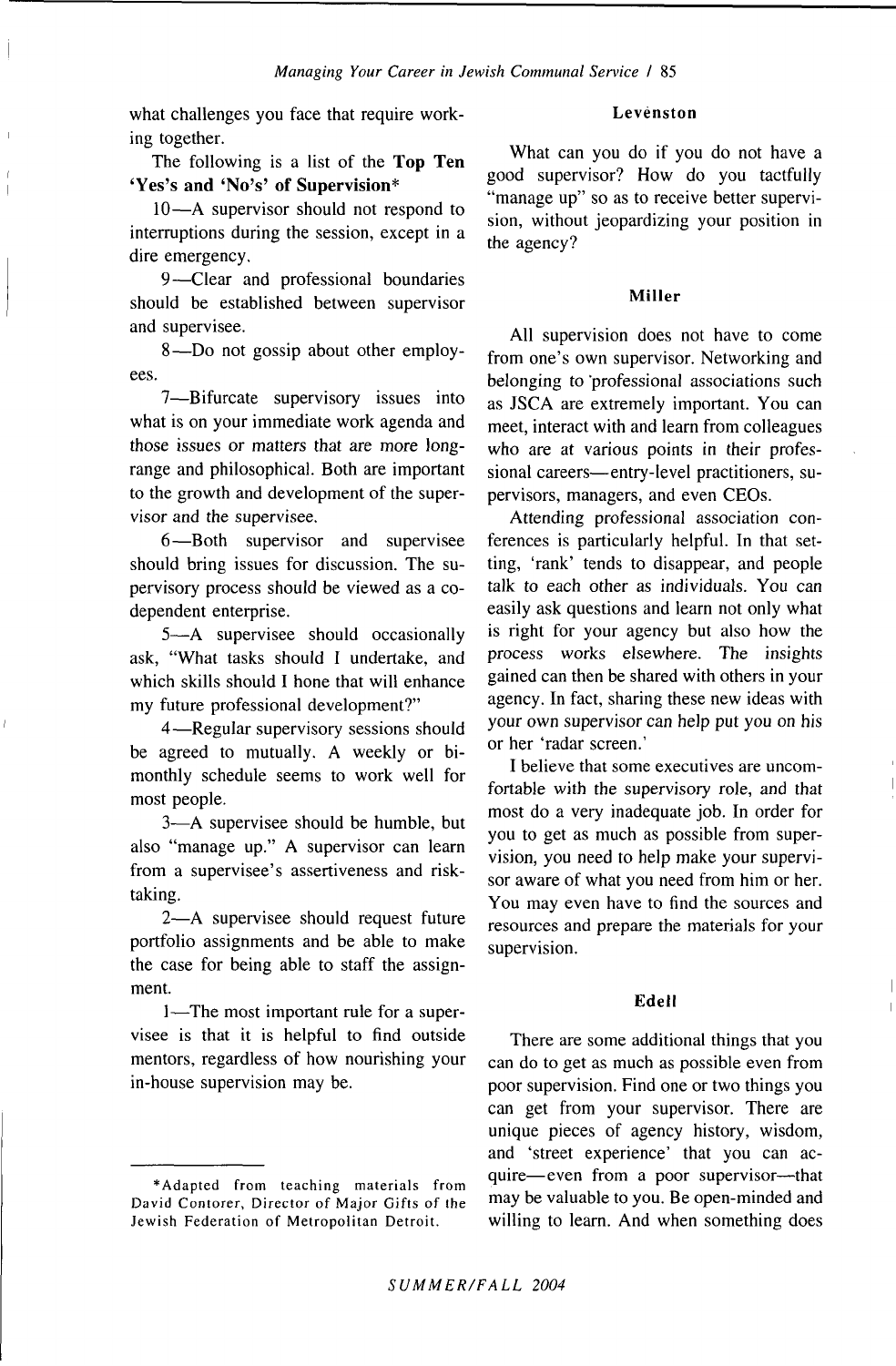go well in the supervisory process, acknowledge it and thank your supervisor.

Fortunately, our field is filled with many interesting and informative people—rabbis, agency executives, practitioners, and others. You can learn and be significantly enriched by being part of that larger professional network.

Finally, I would like to comment on the possible role of volunteer leaders in the supervisory process. Professionals seldom think of laypersons in the context of mentoring or supervision. However, under certain circumstances, volunteers may be valuable resources when you are faced with poor supervision.

You can seek out and discuss the problems you are experiencing with your supervision with a volunteer with whom you have a trusting relationship, provided that the layperson is not involved with your own organization. Discussing or complaining about your supervision with a volunteer involved in your agency is extremely risky and should not be done. The world of Jewish communal service is very small, so caution must be the byword in reaching out to volunteer leadership.

## **Chazan**

In an era where the 'urgent' often drives out the 'important,' where we always seem to be putting out fires, the agency supervision to which we are entitled is frequently sorely lacking. I often meet with young people who are too shy to ask for supervision that is due them. Of course, I also see some people who go to the other extreme, plaguing their supervisors, and demanding attention at times when it is inappropriate.

# Levenston

Part of the role of supervision is to encourage those we mentor to grow and to pursue greater challenges...including advancing their careers. Such growth and advancement often involve seeking a new position in another agency. In some of the

fields of service, you are expected to tell your supervisor in advance that you are "opening your portfolio." How do you do so without it being seen as a threat to your supervisor? Better still, how can you gain your supervisor's endorsement and support for such a quest?

#### **Edell**

There are indeed rules of etiquette about seeking a new position, which you should know and respect. In addition to "playing by the rules," how and on what basis you approach your supervisor on a possible job change can be critical to your success.

It is important to think carefully before embarking on a job or career change. You should be knowledgeable and secure in your reasons for change and be able to defend the change of direction with confidence before you discuss the matter with your supervisor.

If you are embarking on a job search because you are unhappy at your current position or because you have heard about a possible job opening but know little about the new position, approaching your supervisor under these conditions entails significant risk.

I am a firm believer in openness and honesty. Such candor is important to the supervisor-supervisee relationship. However, it is not dishonest to explore, inquire, and gather information about job opportunities before you discuss the possibility of change with your supervisor.

Once you are confident that your reasons for leaving are sound and the direction in which you want to move is correct, you can seek guidance and advice from your supervisor. Your approach however still needs to be thoughtful, respectful, and strategically planned.

## **Miller**

We must learn early in our careers not to allow fear to be a dominant factor. Not everyone has confidence in him- or herself at the outset, but once you gain that self-assurance, never let fear dominate your career.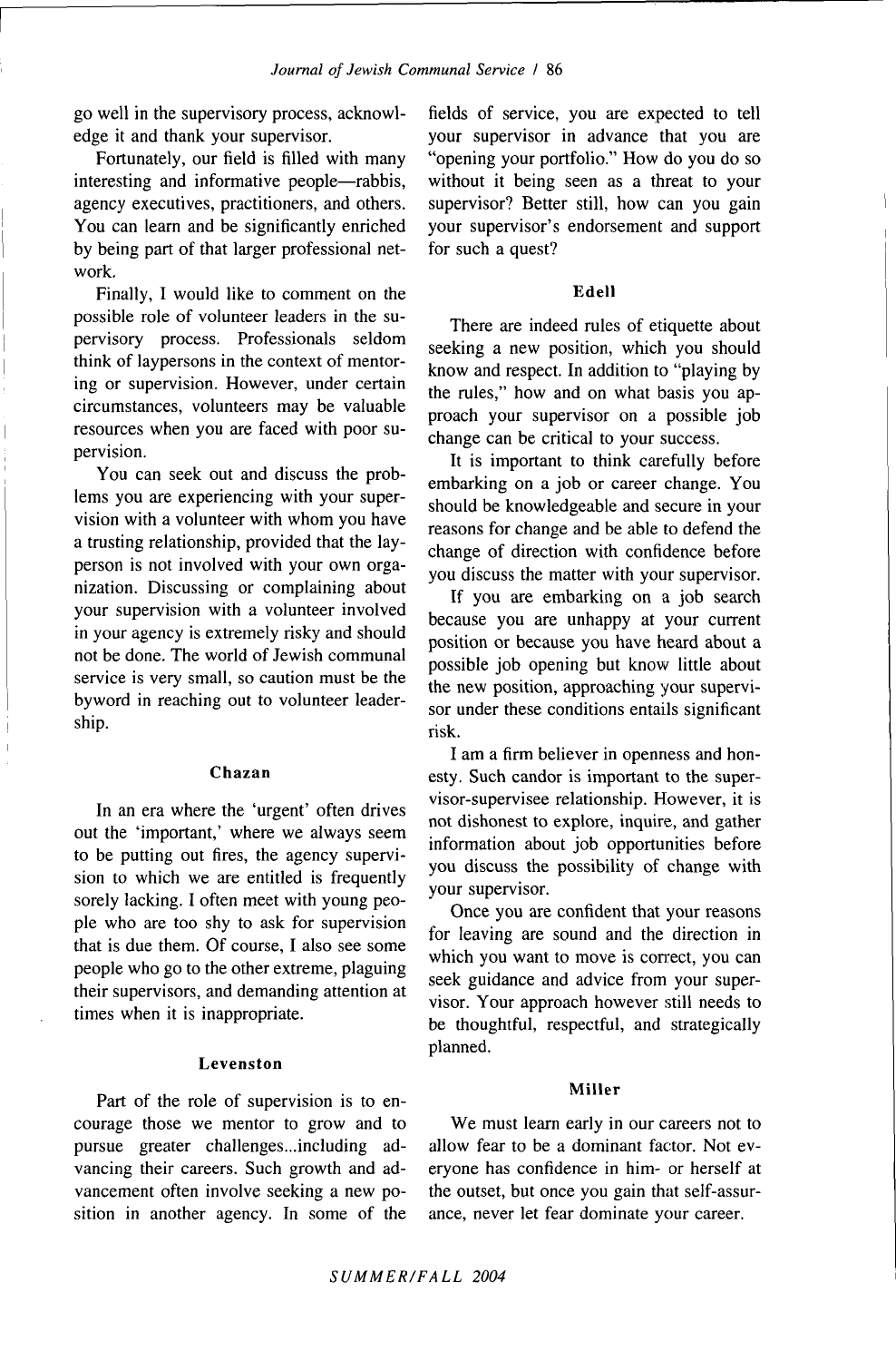It is in the best interest of supervisors and managers to nurture the people who report to them. It is important to offer advice, guidance, and even assistance in finding another job in order to advance their careers.

If as a supervisor you are helpful and supportive, you build a personal network that lasts a lifetime and offers significant professional and personal rewards. I know many people in organizations and governmental positions with whom I worked, guided, counseled—and the good will engendered has been returned many fold. So, supportive supervision and mentoring are good practice and management...and ultimately are good for your own career.

#### **Axelrod**

Regular supervisory sessions are critical to the development of open and honest dialogue. Such regularity enables the supervisee to gain confidence and to better judge how and when to discuss job or career changes without being threatening to the supervisor.

Supervision is a difficult process. A helpful tool for improving supervisory skills is an article entitled *Everything I Know About Business I Learned From Monopoly* (Harvard Business Review, March 1, 2002). It discusses how supervisors can create structures for supervision that encourage people to grow, gain confidence, and be happy on the job.

#### **PROFESSIONAL DEVELOPMENT**

#### **Levenston**

Professional development is necessary for increasing knowledge, honing skills, and future career advancement. Are there resources within and outside the Jewish community that can help prepare us for the next step? Are these resources available at little expense, particularly in view of limited agency budgets for professional development?

#### **Axelrod**

There are many resources that individuals can access on their own initiative: courses.

lectures, and knowledgeable persons to seek out for advice. When you reach out, you not only learn but you also impress your supervisors with your display of interest in professional growth. Managers are looking for people who are not only doing well at their jobs but also who go beyond, and are interested in things broader than their specific role in an organization.

# **Chazan**

I am shocked at the number of colleagues who tell me they had no time to read a book in the past year. We get so involved in our daily work routine that we find little or no time for outside enrichment...and it shows. We risk becoming stale, and our lives onedimensional. I encourage us all to take a step back and think about other ways to nourish ourselves.

Some professionals feel that their work is their contribution to the Jewish community, and feel no obligation to participate as citizens...and it shows. Active involvement in the community enhances our professional status and helps us be seen as legitimate, authentic participants in the enterprise.

There is a difference and a separation between "getting better" and "getting ahead." Getting better refers to personal growth as an individual. It requires answers to such questions as: "What books should I read?"---"What movies do I see?"--"What courses do I take strictly for personal enjoyment and development?"

Getting ahead means advancing your career. My sense is that not enough of us think strategically about our careers. We need to answer questions such as, "What directions am I taking in my career?"—"To what kind of position do I aspire?"—"Where do I want to be in a number of years?"

Once we have done so, we need to decide on what should be started now: courses to be taken, adequate supervision and mentors to be found, the building of useful knowledge and experience. We must plan to grow both as people and as professionals.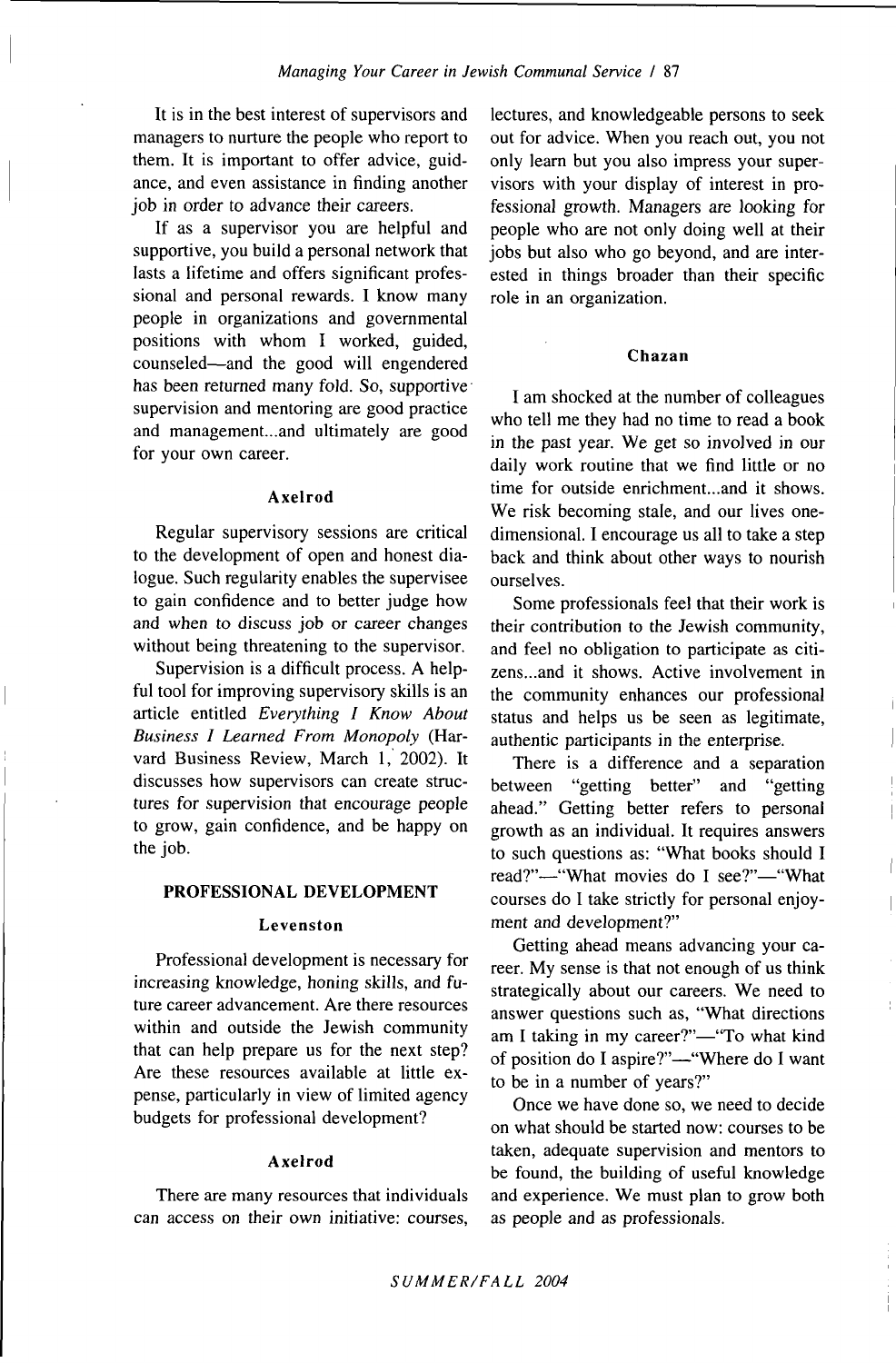# **TELEPHONE CALLS**

*An important aspect of the program was the questions and comments phoned in to panelists by teleconference participants in communities throughout North America. Jennifer Rosenberg, JCSA Executive Board Member, monitored the phone calls.*

# **Caller # 1—Matt Freedman, Baltimore, MD**

How can professionals change fields within the Jewish community? How do you transfer skills or gain new skills to make those transitions work?

# **Chazan**

So there I was—living in Hartford with my new husband, the Jewish Community Center Director—and commuting to work each week in New York for the JCCAssociation. I decided to seek a position in Hartford to have a family and be part of a community, so when offered the job of Assistant Director of the Jewish Federation, I accepted.

Now I had to shift my focus from working for a national agency in the Jewish center field (a field I had been working in for 12 years) to a local federation (with which I had no previous work experience). I expected to encounter many differences between the two systems and many problems to overcome. In fact, the fundamentals of both systems were remarkably similar. I did have to learn several new things such as planning and fundraising, but basically I was able to hit the ground running.

Earlier in my career and now in my current position with a foundation, I find it fascinating to recognize talent and to find ways to mesh that talent in new and unusual settings. Professionals can draw upon their experience and resources to fit any situation. Let me illustrate with a personal experience.

I was asked in a job interview in Hartford if I had ever solicited a one million dollar gift. I responded, "No, I hadn't. But I had helped solicit a \$100,000,000 contribution"

(the result of a long process with an individual who eventually became committed to Jewish education, and whose generosity affected and influenced many people). So, I was able to draw on my resources and past experience.

# **Miller**

It is important not to limit yourself or see yourself in a narrow focus of professionalism. Rather, you need to experiment, try new things, volunteer for different assignments. I have held almost every position in my organization because I would volunteer for new assignments and learn much from each experience.

If you are a rehabilitation counselor that should not mean that you are uninterested in employment, education, youth and family services. The broader your experience, the more important you become to your organization, and the more marketable you become in the field. As a CEO, I can tell you that it is the person with broad experience whom I recruit for my agency.

# **MENTORS AND CAREER ADVOCATES**

#### **Levenston**

Mentors and career advocates are important in the development of a career. How does one seek an appropriate mentor and develop a safe environment in which to confide in that mentor?

#### **Chazan**

A mentor is an extremely valuable asset to your career. To select the appropriate mentor, you must first do your homework. You need to consider who your partners are in your agency (supervisors, volunteer leaders), and beyond your organization (colleagues and peers from as wide a circle as possible). Ask yourself: "Who has the history, credibility, smarts, authority...and the willingness to take the time needed to develop that mentor/mentee relationship?"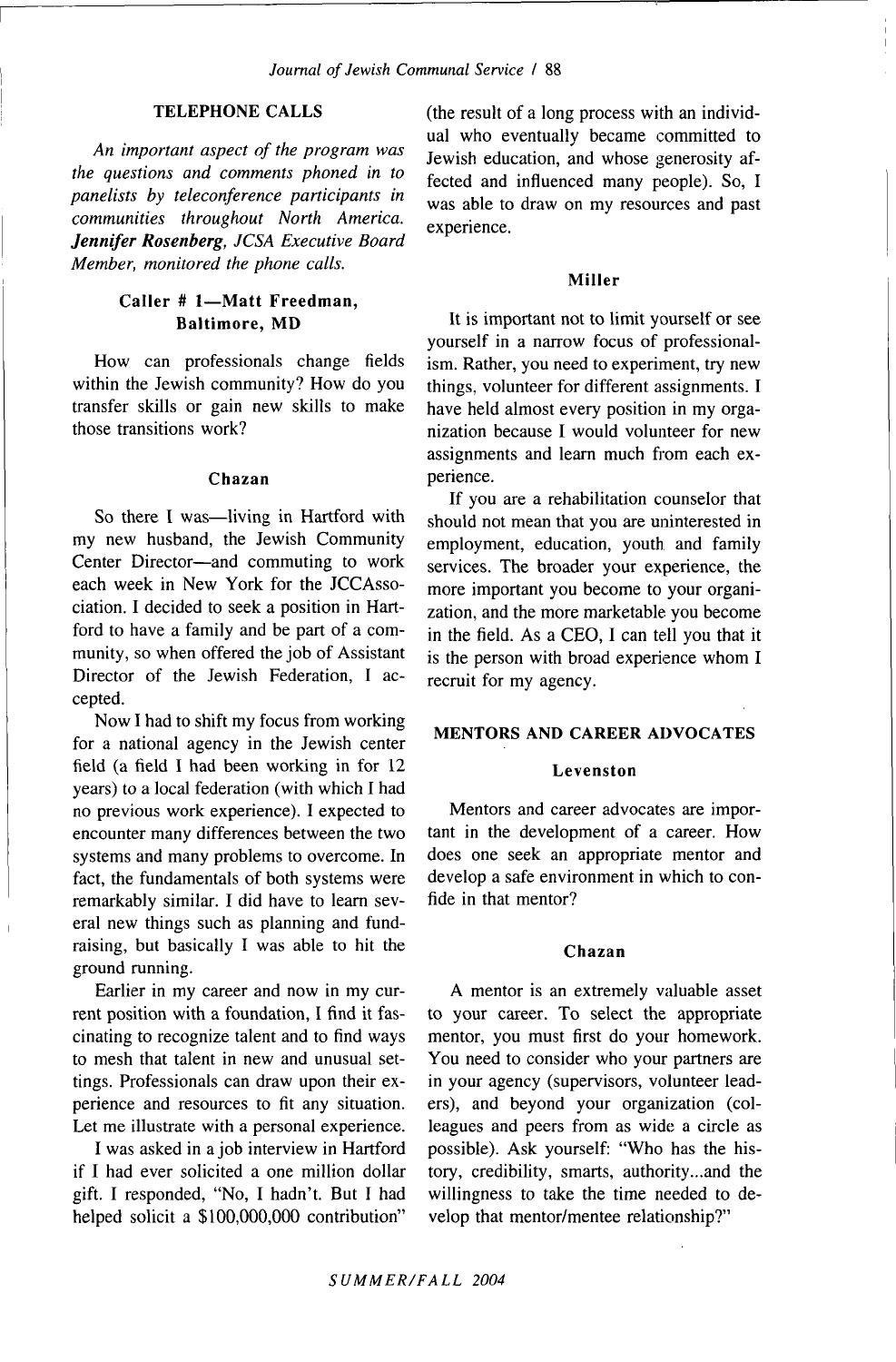My goal has always been to develop a relationship with a mentor based on trust, honesty, and a willingness to reflect on my work and identity—as mentoring is an intentionally reflective learning opportunity.

The right mentors have helped me function more effectively, grow both in and outside the job, improved my speaking and writing skills, and taught me where to go for remedial help and how to read the warning signs of potential danger so as best to determine if I should "suck it up" or move on. Some of my mentors lived in my community; others lived far away, requiring me to travel hours every month to meet personally with the mentor.

Mentors need to feel that the relationship is not all one-sided, and they should see that it is a collaboration of mutual benefit. When I ask people to act as mentors for alumni of the Wexner Graduate Fellowship program, even the busiest of professionals feel flattered. No one has ever said "no" to such a request.

Mentors have to be courted and sought out. It is up to you to initiate meetings and manage your mentoring. It can be one of the most worthwhile things you can do to help yourself personally and professionally. Now it is a great privilege for me to be able to make the mentor-mentee relationship happen for others.

#### Miller

There are other kinds of mentoring that do not follow the more traditional form.

All of us have found role models at one time or another. We look at someone and think, "That's someone I admire...look at what he or she has accomplished, and how that person did it." We can learn from these role models and develop informal mentoring relationships by talking or writing to them, requesting to meet them, and asking for information or advice. The role model will be flattered by your interest and request for guidance.

# Levenston

I did not have a mentor within the organizations for which I worked during the first ten years of my career. By getting involved in JCSA, I found mentors (some of whom are on this panel) and was able to seek their counsel in deciding on my recent job change. Participation in a national association and in a broad network opened doors for me. I strongly encourage everyone to become involved in such networking.

# Caller # 2—Dr. Steven Huberman, New York

How does the Jewish or Judaic aspect of your professional practice enter into this (the mentor-mentee) kind of interaction?

#### Axelrod

The Judaism is part of your *neshuma,* your soul, and your value system. The Judaic impulse is what makes you care for one another and what makes you go beyond your job. It is caring for the community...not only for today, but also for its continuity and survival into the future. It is being as concerned for Israel or the Jewish community in Argentina or Hungary, as you are about your own local community. Being Jewish is being part of something very valuable, with thousands of years of tradition. It provides a great source of belief and inner strength.

Jewish texts tell us *{Pirkei Avot* 4:1) that those who are wise are those who learn from everyone. "From my teachers have I gained understanding." In this context, I think "teacher" can be broadly defined as supervisors, mentors, and colleagues. That too is part of how we bring Judaism into our professional lives. Drawing on Judaism's rich sources, we can enhance our learning...and our teaching.

# WHAT ARE EMPLOYERS LOOKING FOR?

#### Levenston

As we look toward the next steps in advancing our careers, it is important to know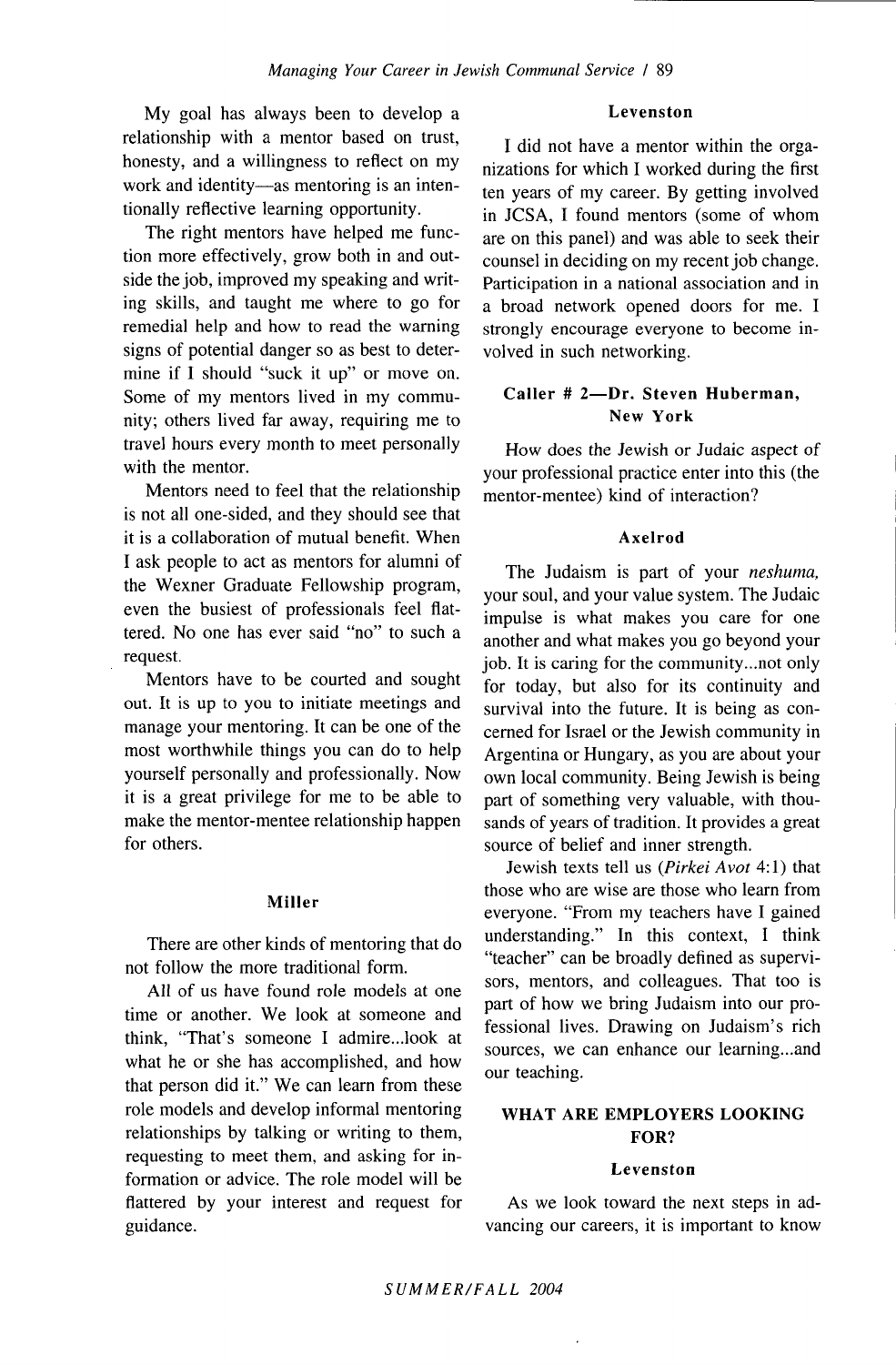what attributes CEOs, executives, and search committees look for in recruiting professionals. What are the skill sets we need to acquire in preparation for advancement?

# **Edell**

In my experience as a recruiter, the most important attribute that employers and search committees look for in a candidate is style. They would define style as the ability to engage a diverse sector of volunteers and encourage them toward an opinion or action. Style is about how we use what we know and ourselves. It is sometimes learned, but much of it is simply about who you are.

Professionals who are moving ahead in their careers have expertise, breadth of knowledge and interests, and the ability to engage volunteers on a variety of subjects of interest to the volunteer. Style is not charisma, good looks and nice presentation. However, how we dress, speak and write all have an affect on our ability to impact others.

Who we are, how we engage people, and how we can influence people's thinking and action largely determine success in the field. It is not about being liked, but about the impact we make in our relationships.

Second, employers are looking for candidates with a proven record of achievement. My advice is to gain experience in your current position, develop a record of accomplishment, and show that you can take a project from conceptualization to completion.

As an aside, I think that in today's tight employment market, some people are moving too quickly and without the requisite experience. This is resulting in a pool of professionals, managers, and supervisors without a real record of achievement. In the long run, this could seriously weaken our profession.

Third, employers are looking for candidates with expertise in specific areas. Let the potential employer know of your expertise and that you can apply it to a project from start to finish, with a minimum of supervision and handholding.

Overall, employers want people with style, presentation, the ability to engage volunteers, a record of achievement, and professional competence.

# **Axelrod**

It is helpful to make a distinction between "doing well" and "doing good," especially when coaching students preparing for a career in Jewish communal service. Both aspects are important, yet different.

Doing well encompasses the competencies, attributes, and abilities one brings to a job. Doing good means being a conscientious steward for your organization and a good citizen of the Jewish community. It means having a passion for what you do and going beyond just trying to get ahead. It means, "being a *mensch."*

## **Chazan**

I accepted a position early in my career that I quickly discovered was a serious mistake. The easy answer would have been to walk away from the job and community as quickly as possible. Instead I remained long enough to achieve legitimacy in the job.

What is the measuring stick for how long to remain in an unsatisfactory position? How can you make your life more livable under these circumstances? What can you learn from such a negative situation?

The following will help in making the decision to leave. Have you learned all you can in your current job? What do you need to sustain your interest? Do you have a pattern of quick job changes? Can you select a milestone to reach prior to leaving? What should your next career move be?

My advice to young professionals is to have patience, and to think the situation through carefully before bolting.

# **Caller # 3—Ann Hartman Luban, Chicago**

A number of colleagues in our community recently gave birth to children. They are looking for strategies for staying connected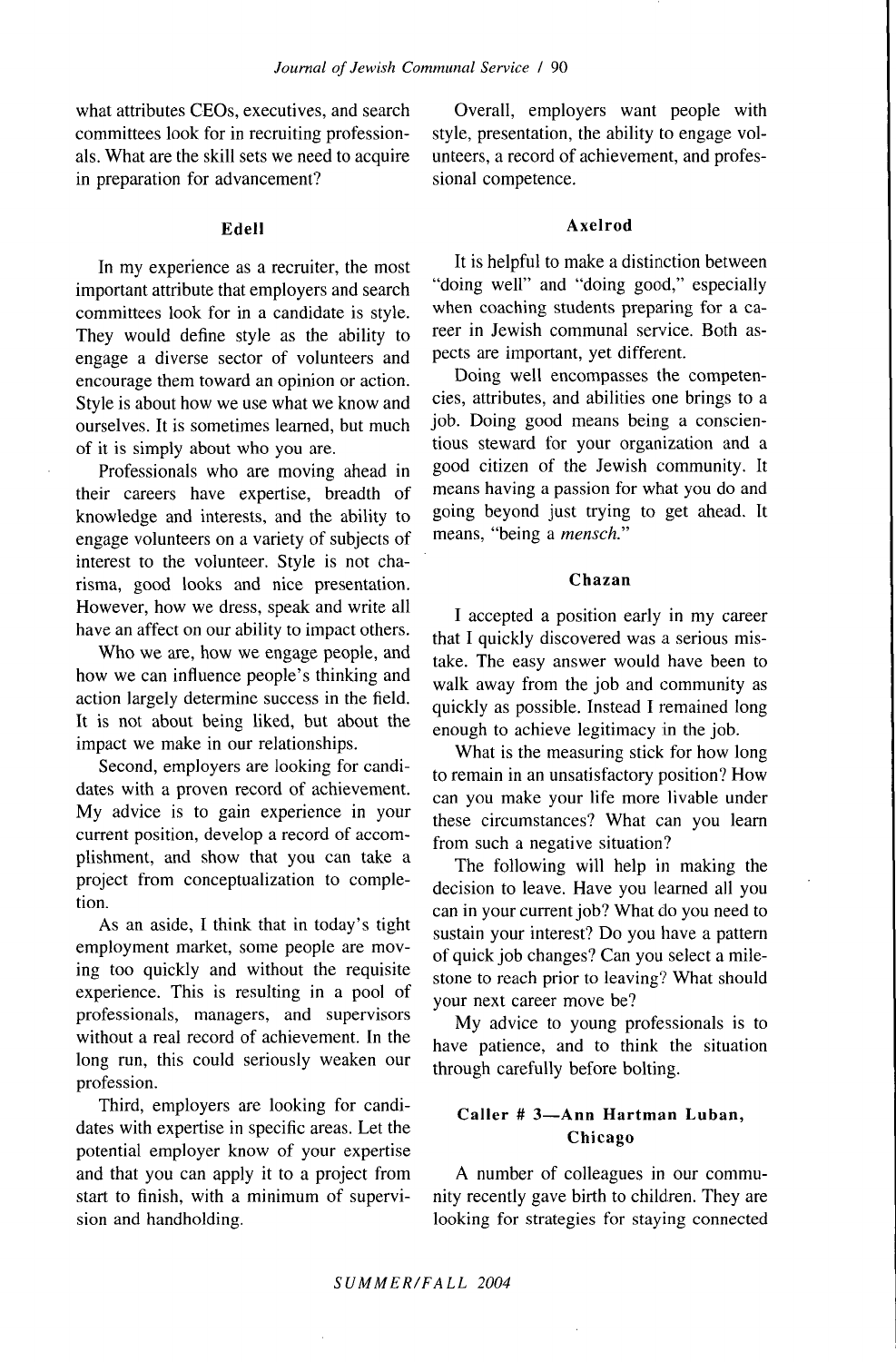to the field while on family leave or working part-time. How can these professionals stay on a career path?

# **Miller**

Esther-Ann and I have a colleague at F.E.G.S. who was away from the agency for ten years while she raised her son. She kept in touch via telephone, emails, and occasionally attending meetings throughout her absence. By doing so, our colleague convinced us of her interest, creativity, motivation, and continuing concern for the organization.

After a ten-year hiatus, we rehired her as a top administrator. By keeping up to date with the agency while away, it took just a short time to bring her fully up to speed. Although a person raising a child has much to do, staying in touch with your former agency is easier than ever with the new communications technology available today.

## **Chazan**

It is also very important for the agency/ foundation/profession to keep in touch with people on maternity leave, particularly if they have expressed an interest in returning to the field in the future.

The Jewish community has invested a great deal of time and energy in the education, supervision, and mentoring of these terrific young women who are taking family leave time, so we cannot just say "goodbye" to them. It is a matter of responsibility for supervisors and mentors to stay in that person's life because of the investment made.

When I learn of a part-time job or a writing assignment, or a volunteer role that may be of interest, I call and offer the assignment to the person on family leave. If we keep these fine professionals involved, the Jewish community may be able to recapture their talents when it is the right time for them to come back into the field.

# **Edell**

As the marketplace of talent remains limited, maintaining active working relationships with persons who need to move in and out of the field for periods of time is becoming an organizational imperative. Agencies need to develop job sharing, flexible work time, part-time arrangements, and a host of other options that will keep their best staff members within the organization.

# **Caller # 4—Debbie Roshfeld, New York**

**It** is one thing for arrangements for various work options to be made with individuals, but how can we create a cultural change so that these options are available to all professionals?

**[Editor's Note:** A session at the 2002 UJC General Assembly in Philadelphia dealt with organizational models for offering a menu of options for people returning to the field, working part-time, and/or resuming work after a life-changing event. The models can be applied to both for-profit and not-forprofit agencies. The caller's question refers to that GA session.]

#### **Miller**

The use of modem technology such as "telecommuting" is highly efficient, saves money, and allows for much work to be done in the home. Therefore, the person can remain at home and still be a viable part of the organization.

# Chazan

On the other hand, telecommuting can be disruptive to a normal home life. In fact, the attendees at that GA session noted that it was incumbent on us to create boundaries between our professional and personal lives.

Young people today are much clearer and more honest about what they demand from supervisors and volunteers then my colleagues or I were when we were new to the field. Perhaps this willingness to articulate such concerns comes from the realization that it is legitimate to talk about priorities in life other than work. My personal "wake up"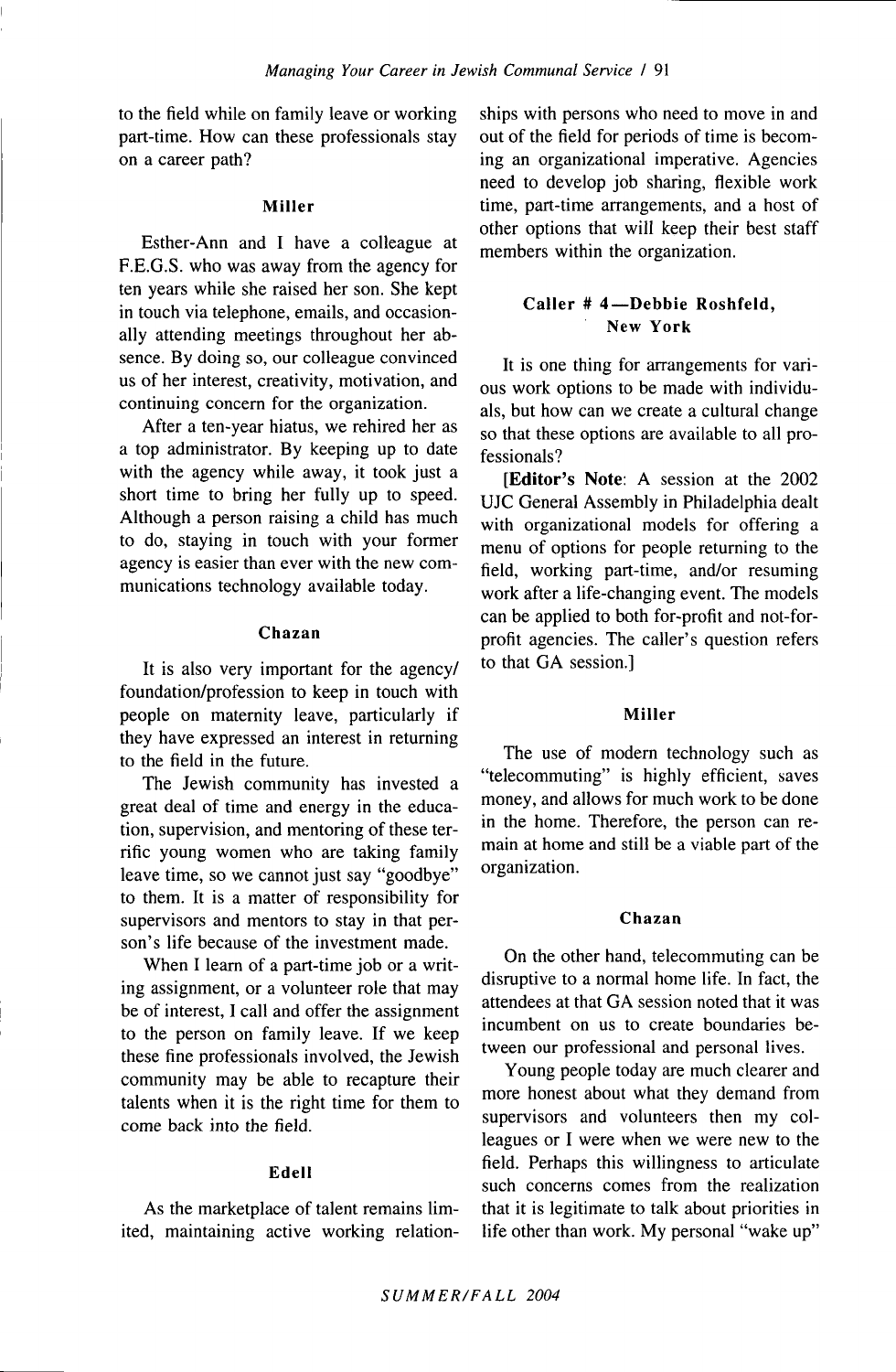call came when my son asked if only Jewish people had meetings!

One thing to emerge from the session at the GA was the fact that the corporate world has moved much farther and faster in presenting work/life options than have Jewish agencies. We need to catch up in order to keep some of our best professionals in the field.

# Axelrod

For many women in the 30-something age cohort—and for women in general—there is a serious concern about maintaining boundaries between the personal and the professional, in part because we are driven to be both good professionals and good parents. You have to learn to ask for help in making sure that these boundaries do not become blurred and that family time is as sacred as the work you do for the Jewish community.

#### Levenston

I would like our panelists to offer their suggestions for how we can stay invigorated, passionate, and focused on our field of service. In other words, what helps keeps us working in the field, and what makes Jewish communal service a lifetime career?

## Miller

I have spent almost my entire career with one agency, although this was not my intention when I began working at F.E.G.S. many years ago. However, I learned through role models and mentors that with creativity, integrity, and a sense of curiosity, one can make things happen that will maintain energy, excitement, and continuous involvement in the organization and the work it does.

When I came to F.E.G.S. in 1976, it had a staff of thirty persons, and an annual budget of \$300,000. Today the staff is 3,500 strong, and the annual budget is \$170,000,000. Success like that requires teamwork from people who create and share a vision that goes beyond their own agency, into the community. the nation, the world. And because F.E.G.S. is innovative and constantly re-inventing itself and its mission, I do not feel like I've worked for just one organization all these years.

Robert Kennedy articulated a basic principle that is at work at F.E.G.S. He said, "Some people see things as they are, and ask 'why.' I see things as they could be, and ask 'why not'?" We seek young talent, people who are prepared to ask questions, who are not afraid to put forward a new idea, and who want to learn.

When something extraordinary happens we say, "Although we have not addressed this issue in the past, is there something we can do now—with our own resources, in partnership with other organizations, or by finding people interested in tackling the problem?" If the new program works, fine. If not, at least you know you gave it your best shot.

Satisfaction from doing something meaningful for others also helps keep you fresh, passionate, and involved. You cannot put a price on hearing an Israeli Minister say that your ideas led to an important new program or on the rewarding feelings you experience when you create a new program to counter eating disorders or find new ways to address breast cancer counseling.

When you believe in yourself and are prepared to take risks, you become much more valuable to your agency and to the community. When you create teams working cooperatively, you can make it happen.

And, if eventually you must change your job, you can do that too!

#### Axelrod

There is a phenomenon known as "boiled frogism." If you put a frog in a pot of warm water, the frog will feel comfortable. As you slowly raise the heat, the frog continues to feel comfortable and will not try to jump out of the pot. Finally, when the heat is really turned up, it will be too late for the frog to jump, as the creature will be boiled.

Unfortunately, that is what can happen to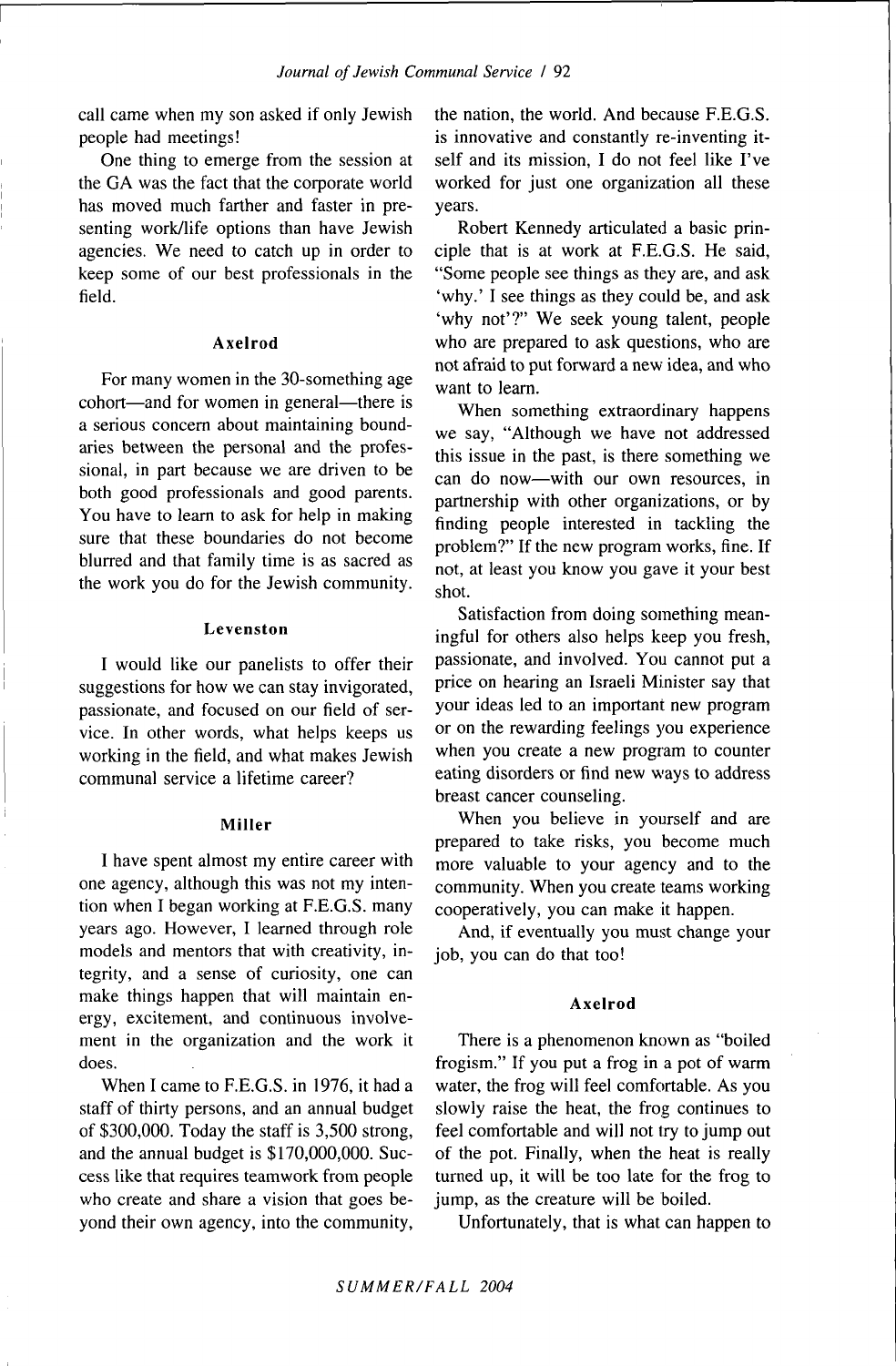us on the job, especially if we do not notice that the heat is being turned up. I was in a situation where the water was scalding; I took a risk and jumped before it was too late. And, if you do not change and "reinvent" yourself every five years within your organization, you too may become a boiled frog.

Therefore, try very hard to stay one step ahead of the heat being turned up.

### **CONCLUDING REMARKS**

#### **Levenston**

This panel discussion has been an exceptional sharing experience. We all need to find opportunities for such professional sharing, no matter what stage we may be in our careers.

Excellent places for sharing and professional networking are the Local Professional Associations. Seven of these local groups have already been established.' JCSA has been of assistance to these groups, and will continue to encourage the formation of other local entities.

I have co-authored an article along with colleagues from the Darrell D. Friedman Institute, detailing how to create and nurture a local association. It appears in this *Journal of Jewish Communal Service* edition. I hope you find it instructive and helpful.

I think it is critical for those in our field to be proactive in seeking professional fulfillment, in following the guidelines that were presented today for seeking supervision and mentorship, and in keeping ourselves inspired as we move forward in our careers.

I strongly endorse the creation of local professional associations that can advocate on our behalf, lend credibility to our field, and develop a local support network for us to draw upon when we are looking to advance our careers and expand our horizons. JCSA and its Affiliated Profession Associations (APAs) play a similar role on the national scene, and likewise deserve our support and active involvement. $2$ 

#### ACKNOWLEDGMENTS

JCSA is pleased to acknowledge and express its appreciation to the **United Jewish Communities, UJA-Federation of New York,** and **UJC of MetroWest, New Jersey,** for their generous financial support that helped make the broadcast possible.

We would also like to thank the panelists— **Robin Axeirod, Cindy Chazan, Ai Miiler,** and **David Edeli**—for their comprehensive pre-telecast preparation and for their presentation of important and worthwhile information on successful career development. Thank you as well to our Program Committee Co-Chairs-Esther-Ann **Asch** and **Robin Levenston**—for creating an outstanding program and exciting format.

The *Association* is pleased to record the outstanding efforts of three fine professionals who played key roles behind the scenes: **Brenda Gevertz,** JCSA Executive Director; **Minna Neison,** JCSA Executive Assistant; and **Frank Strauss,** UJC Communications Consultant, who expertly produced this and all previous JCSA Teleconferences.

<sup>&#</sup>x27;Local Professional Associations Kehillah: Jewish Communal Professional Association of Greater Baltimore

Jewish Communal Professionals of Chicago Jewish Communal Professionals of the Delaware Valley (Philadelphia, PA)

Jewish Communal Professionals of Southern California (Los Angeles, CA)

New Jersey Association of Jewish Communal Service

Reshet Atlanta: The Jewish Communal Professionals' Network

Young Jewish Professionals Network (New York, NY)

<sup>&</sup>lt;sup>2</sup>JCSA Affiliated Professional Associations (APAs)

Association of Jewish Aging Services (AJAS) Association of Jewish Community Organization Personnel (AJCOP)

Association of Jewish Center Professionals (AJCP)

Association of Jewish Vocational Service Professionals (AJVSP)

Jewish Social Service Professionals' Association (JSSPA)

North American Association of Synagogue Executives (NAASE)